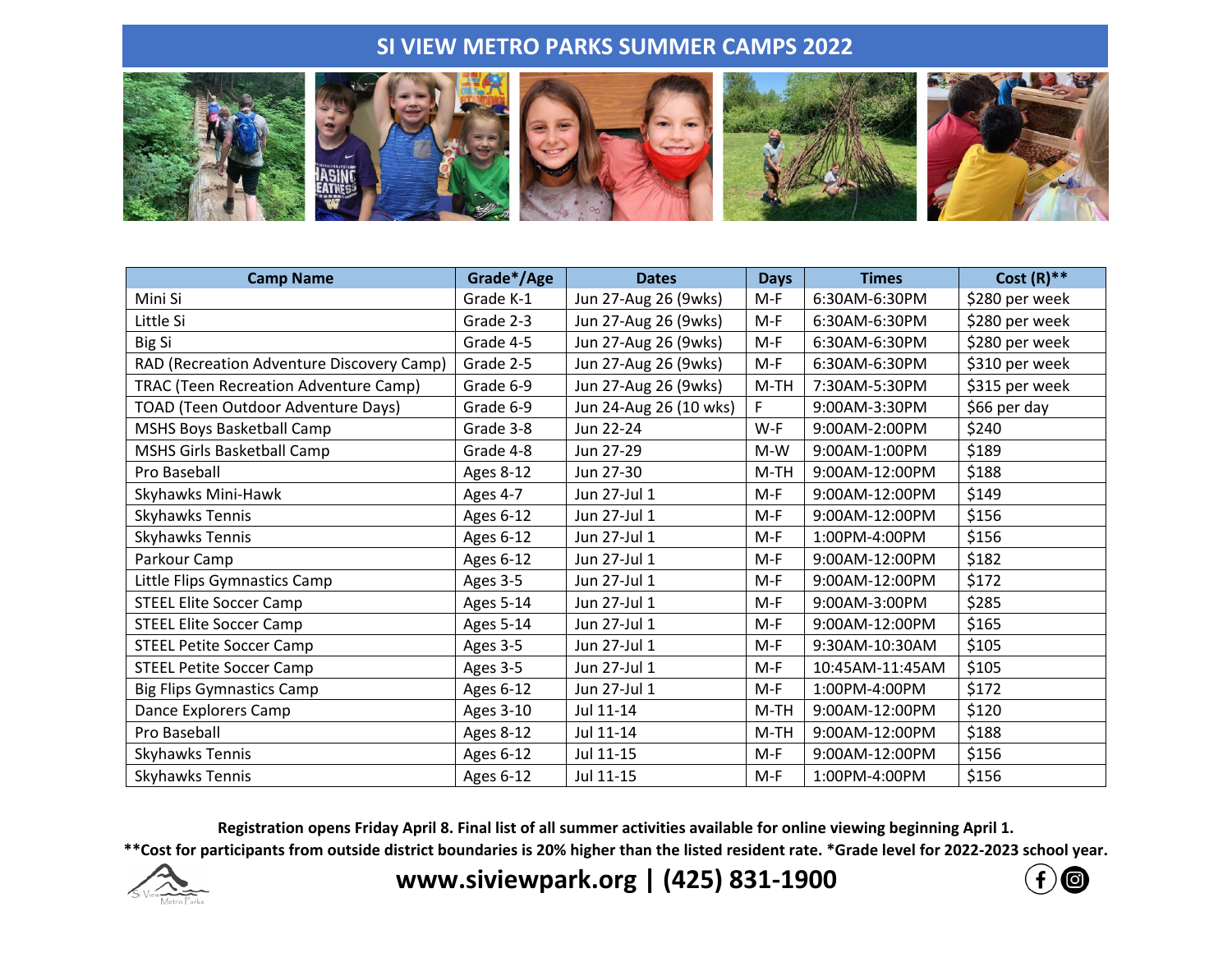## **SI VIEW METRO PARKS SUMMER CAMPS 2022**



| <b>Camp Name</b>                   | Grade*/Age       | <b>Dates</b> | <b>Days</b> | <b>Times</b>    | Cost $(R)$ ** |
|------------------------------------|------------------|--------------|-------------|-----------------|---------------|
| Parkour Camp                       | Ages 6-12        | Jul 11-15    | $M-F$       | 9:00AM-12:00PM  | \$182         |
| Little Flips Gymnastics Camp       | Ages 3-5         | Jul 11-15    | M-F         | 9:00AM-12:00PM  | \$172         |
| <b>STEEL Elite Soccer Camp</b>     | <b>Ages 5-14</b> | Jul 11-15    | M-F         | 9:00AM-3:00PM   | \$285         |
| <b>STEEL Elite Soccer Camp</b>     | <b>Ages 5-14</b> | Jul 11-15    | $M-F$       | 9:00AM-12:00PM  | \$165         |
| <b>STEEL Petite Soccer Camp</b>    | Ages 3-5         | Jul 11-15    | M-F         | 9:30AM-10:30AM  | \$105         |
| <b>STEEL Petite Soccer Camp</b>    | Ages 3-5         | Jul 11-15    | M-F         | 10:45AM-11:45AM | \$105         |
| <b>Big Flips Gymnastics Camp</b>   | Ages 6-12        | Jul 11-15    | M-F         | 1:00PM-4:00PM   | \$172         |
| <b>Counselor in Training Camp</b>  | Ages 14-16       | Jul 12-14    | $T-Th$      | 9:00AM-3:00PM   | \$210         |
| Color My World Dance & Art Camp    | <b>Ages 5-10</b> | Jul 18-21    | M-TH        | 9:00AM-12:00PM  | \$120         |
| Skyhawks Basketball Full Day       | Ages 6-12        | Jul 18-22    | $M-F$       | 9:00AM-3:00PM   | \$185         |
| Skyhawks Mini Hawk                 | Ages 4-7         | Jul 18-22    | M-F         | 9:00AM-12:00PM  | \$149         |
| LEGO: Enchanted Engineering        | Ages 5-7         | Jul 18-22    | M-F         | 9:00AM-12:00PM  | \$200         |
| Parkour Camp                       | Ages 6-12        | Jul 18-22    | M-F         | 9:00AM-12:00PM  | \$182         |
| <b>LEGO: MARVELous Engineering</b> | <b>Ages 7-12</b> | Jul 18-22    | M-F         | 1:00PM-4:00PM   | \$200         |
| Art Camp: Marvels of Mixed Media   | Ages 6-12        | Jul 18-22    | $M-F$       | 2:30PM-5:00PM   | \$210         |
| Skyhawks Basketball Half Day       | Ages 4-8         | Jul 25-29    | M-F         | 9:00AM-12:00PM  | \$156         |
| Pro Baseball                       | Ages 8-12        | Aug 1-4      | M-TH        | 9:00AM-12:00PM  | \$188         |
| Karate Camp                        | Ages 6-12        | Aug 1-5      | M-F         | 9:00AM-11:30AM  | \$150         |
| Skyhawks Flag Football             | Ages 6-12        | Aug 1-5      | M-F         | 9:00AM-12:00PM  | \$156         |
| Skyhawks Volleyball                | Ages 6-12        | Aug 1-5      | M-F         | 9:00AM-12:00PM  | 156           |
| Parkour Camp                       | Ages 6-12        | Aug 1-5      | M-F         | 9:00AM-12:00PM  | \$182         |
| Little Flips Gymnastics Camp       | Ages 3-5         | Aug 1-5      | M-F         | 9:00AM-12:00PM  | \$172         |
| <b>Chemistry Creations</b>         | Ages 6-10        | Aug 1-5      | M-F         | 12:30PM-3:30PM  | \$210         |
| <b>Big Flips Gymnastics Camp</b>   | Ages 6-12        | Aug 1-5      | M-F         | 1:00PM-4:00PM   | \$172         |

**Registration opens Friday April 8. Final list of all summer activities available for online viewing beginning April 1.**

**\*\*Cost for participants from outside district boundaries is 20% higher than the listed resident rate. \*Grade level for 2022-2023 school year.**



**www.siviewpark.org | (425) 831-1900**